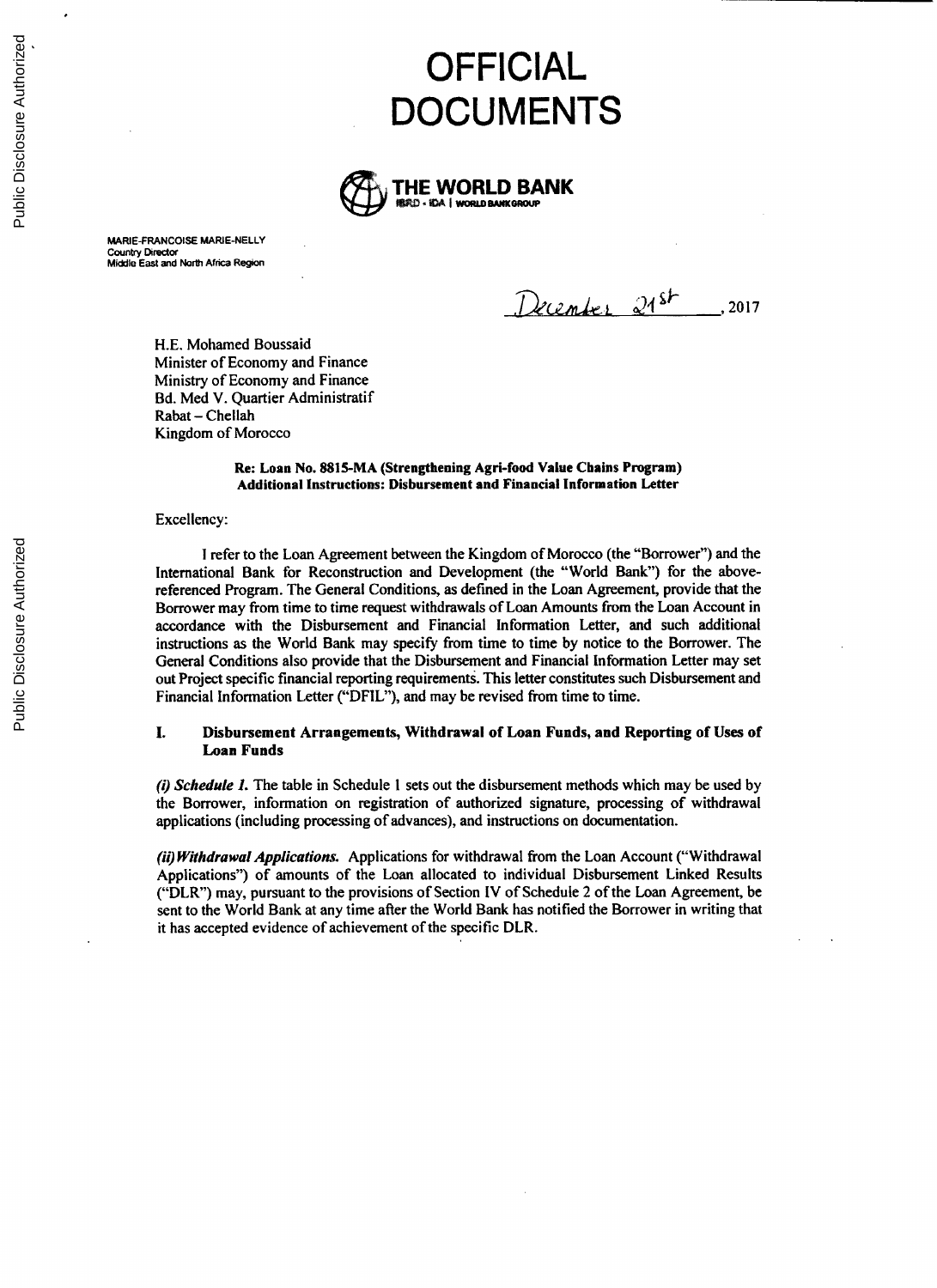*(iii) Withdrawal Amount* The Withdrawal Application may be for an amount not to exceed the amount of the Loan confirmed **by** the World Bank for the specific DLR in respect **of** which the withdrawal is requested, as specified in the World Bank's notice to the Borrower.

*(iv) Prior Results.* **If** the World Bank confirms that it has received evidence satisfactory to it that the DLRs have been achieved prior to the Signature Date but on or after November 22, **2016,** the Borrower may withdraw the amount not to exceed **USD 50,000,000** after the Loan Agreement has been declared effective.

*(v) Advances and Recovery of Advances.* The Borrower may, in accordance with provisions of the Loan Agreement, request advances of amounts of the Loan allocated to DLRs that have not yet been achieved using the Form attached (Attachment 2). The aggregated amount of all such advances made in respect of amounts allocated to DLRs may not exceed the equivalent of **USD 50,000,000.**

The World Bank records an amount of the advance as disbursed for an achieved DLR ("recovered") after it has notified the Borrower of its acceptance of the evidence of achievement of the DLR for which the advance was provided. The amount so reclassified becomes available for further advances in accordance with the preceding paragraph.

*(vi) Electronic Delivery.* Section **10.01 (c)** of the General Conditions.

The World Bank may permit the Borrower to electronically applications (with supporting documents) through the World Bank's web-based portal (https://clientconnection.worldbank.org) "Client Connection". This option may be effected if the officials designated in writing **by** the Borrower who are authorized to sign and deliver Applications have registered as users of "Client Connection". The designated officials may deliver Applications electronically **by** completing the Form **2380,** which is accessible through "Client Connection". **By** signing the Authorized Signatory Letter, the Borrower confirms that it is authorizing such persons to accept Secure Identification Credentials **(SIDC)** and to deliver the Applications and supporting documents to the World Bank **by** electronic means. The Borrower may continue to exercise the option of preparing and delivering Applications in paper form.

The World Bank reserves the right and may, in its sole discretion, temporarily or permanently disallow the electronic delivery of Applications **by** the Borrower. **By** designating officials to use **SIDC** and **by** choosing to deliver the Applications electronically, the Borrower confirms through the authorized signatory letter its agreement to: (a) abide **by** the Terms and Conditions of Use of Secure Identification Credentials in connection with Use of Electronic Means to Process Applications and Supporting Documentation, available in the World Bank's public website at https://worldbank.org and "Client Connection"; and **(b)** to cause such official to abide **by** those terms and conditions.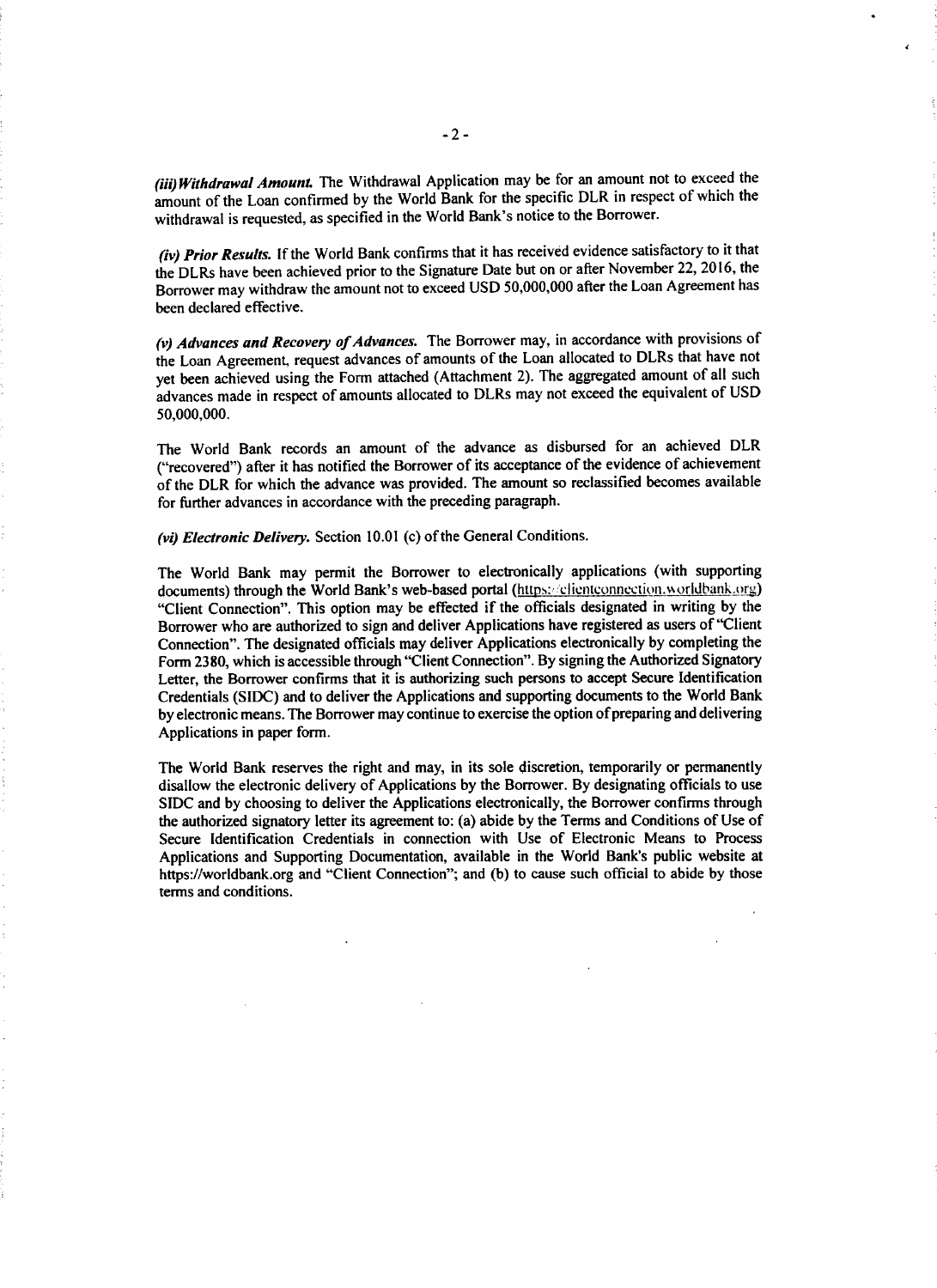**H. Financial Reports and Audits.** Section **5.09** of the General Conditions.

(i) *Financial Reports.* The Borrower must prepare and furnish to the Bank not later than forty-five *(45)* days after the end of each calendar semester, interim unaudited financial reports ("IFR") for the Program covering the semester.

**(ii)** *Audits.* Each audit of the Financial Statements must cover the period of one fiscal year of the Borrower, commencing with the fiscal year in which the first withdrawal was made. The audited Financial Statements for each such period must be furnished to the Bank not later than nine **9** months after the end of such period.

#### **III.** Other Important Information

For additional information on disbursement arrangements, please refer to the Loan Handbook available on the Bank's website (http://www.worldbank.org/) and "Client Connection". The World Bank recommends that you register as a user of "Client Connection". From this website, you will be able to prepare and deliver Applications, monitor the near real-time status of the Loan, and retrieve related policy, financial, and procurement information. For more information about the website and registration arrangements, please contact the World Bank **by** email at clienteonnection  $\alpha$  worldbank.org.

**If** you have any queries in relation to the above, please contact Eric Ranjeva, Finance Officer at eranics a *a* worldbank.org with copy to Georges Tony Abou Rjaily, Finance Analyst at gabouriaily a worldbank,  $\log$  using the above reference.

Yours sincerely,

Marie-Françoise Marie-Nelly Country Director Middle East and North Africa Region

*Attachments*

- **1.** Form of Authorized Signatory Letter
- 2. Sample Form for Advances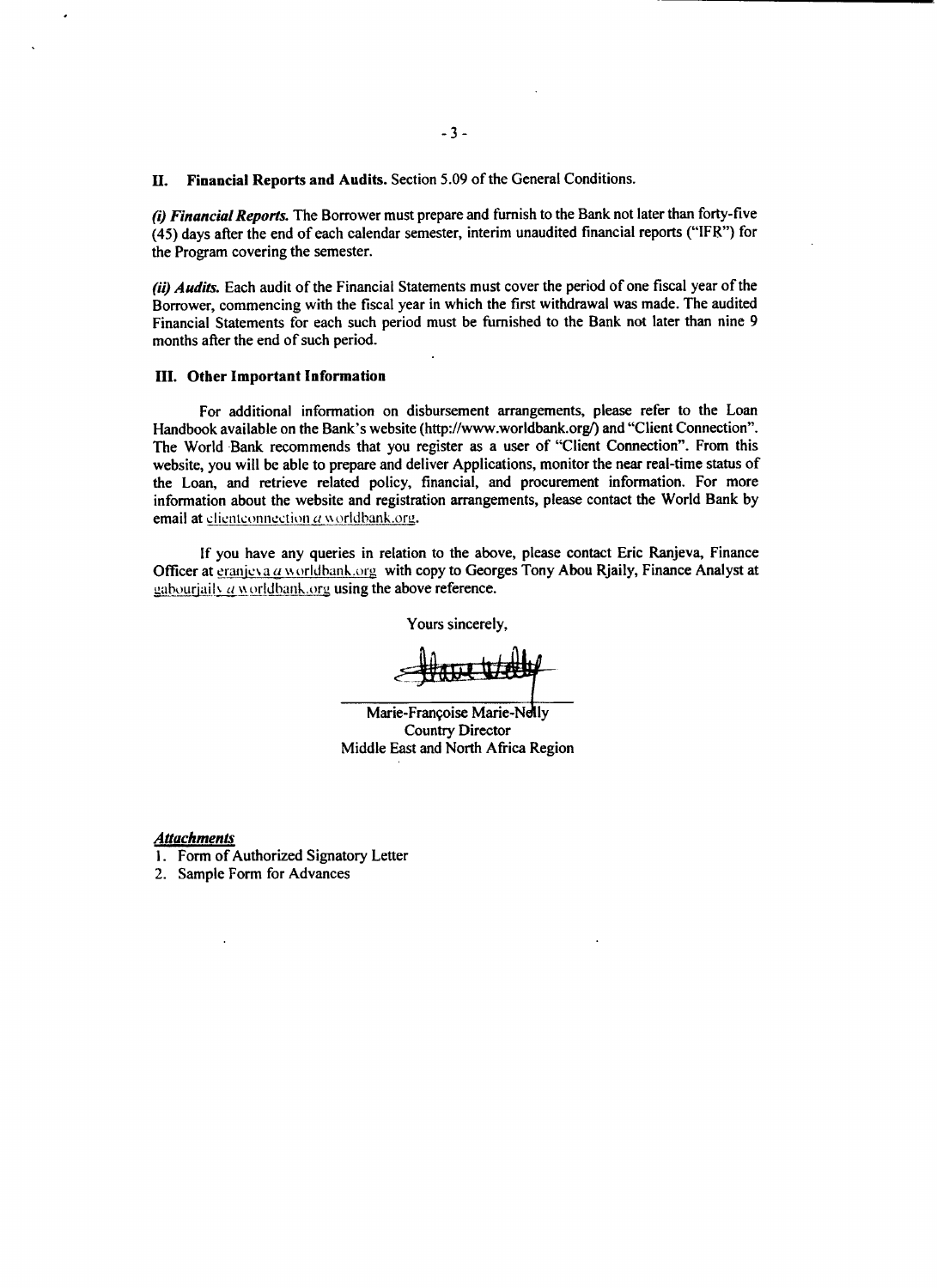### **Schedule** 1: **Disbursement Provisions**

| Loan<br><b>Number</b>                                                                                                                    | 8815-MA               | the companies of the companies of the companies of the companies of the companies of the companies of the companies of the companies of the companies of the companies of the companies of the companies of the companies of t<br>Country | Kingdom of Morocco                                                                                                                                   | <b>Closing Date</b>                         | Section IV.B.4 of Schedule 2 to    |
|------------------------------------------------------------------------------------------------------------------------------------------|-----------------------|-------------------------------------------------------------------------------------------------------------------------------------------------------------------------------------------------------------------------------------------|------------------------------------------------------------------------------------------------------------------------------------------------------|---------------------------------------------|------------------------------------|
|                                                                                                                                          |                       | <b>Borrower</b>                                                                                                                                                                                                                           | Ministry of Finance                                                                                                                                  |                                             | the Loan Agreement.                |
|                                                                                                                                          |                       | Name of the Program                                                                                                                                                                                                                       | Strengthening Agri-food Value Chains<br>Program                                                                                                      | <b>Disbursement</b><br><b>Deadline Date</b> | Six months after the closing date. |
|                                                                                                                                          |                       | Alban an Albanda.                                                                                                                                                                                                                         |                                                                                                                                                      |                                             |                                    |
| <b>Disbursement Methods</b>                                                                                                              |                       | <b>Methods</b>                                                                                                                                                                                                                            | <b>Supporting Documentation</b>                                                                                                                      |                                             |                                    |
| DLI Payments                                                                                                                             |                       | <b>Yes</b>                                                                                                                                                                                                                                | Confirmation issued by the World Bank                                                                                                                |                                             |                                    |
| Advance.                                                                                                                                 |                       | Yes.                                                                                                                                                                                                                                      | Request in the format provided in Attachment 2 of the DFII                                                                                           |                                             |                                    |
|                                                                                                                                          |                       |                                                                                                                                                                                                                                           | and the contract of the contract of the contract of the contract of the contract of the contract of the contract of                                  |                                             |                                    |
|                                                                                                                                          |                       |                                                                                                                                                                                                                                           | A letter in the Form attached (Attachment 1) should be furnished to the World Bank at the address indicated below providing the namets) and specimen |                                             |                                    |
| signature(s) of the official(s) authorized to sign Applications:                                                                         |                       |                                                                                                                                                                                                                                           |                                                                                                                                                      |                                             |                                    |
| The World Bank                                                                                                                           |                       |                                                                                                                                                                                                                                           |                                                                                                                                                      |                                             |                                    |
| 1818 H Street, N.W.                                                                                                                      |                       |                                                                                                                                                                                                                                           |                                                                                                                                                      |                                             |                                    |
| Washington, D.C. 20433                                                                                                                   |                       |                                                                                                                                                                                                                                           |                                                                                                                                                      |                                             |                                    |
| United States of America Attention: Marie-Françoise Marie-Nelly, Country Director                                                        |                       |                                                                                                                                                                                                                                           |                                                                                                                                                      |                                             |                                    |
| Please provide completed and signed (a) applications for withdrawal, together with supporting documents, to the address indicated below: |                       |                                                                                                                                                                                                                                           |                                                                                                                                                      |                                             |                                    |
| The World Bank                                                                                                                           |                       |                                                                                                                                                                                                                                           |                                                                                                                                                      |                                             |                                    |
| Radnicka Cesta 80, 9th floor                                                                                                             |                       |                                                                                                                                                                                                                                           |                                                                                                                                                      |                                             |                                    |
|                                                                                                                                          | Zagreb 10000, Croatia |                                                                                                                                                                                                                                           |                                                                                                                                                      |                                             |                                    |
|                                                                                                                                          |                       |                                                                                                                                                                                                                                           | Attention: World Bank Group Finance & Accounting (ex-Loan Department)                                                                                |                                             |                                    |

in ex-

contract of the con-

contract of the state and the property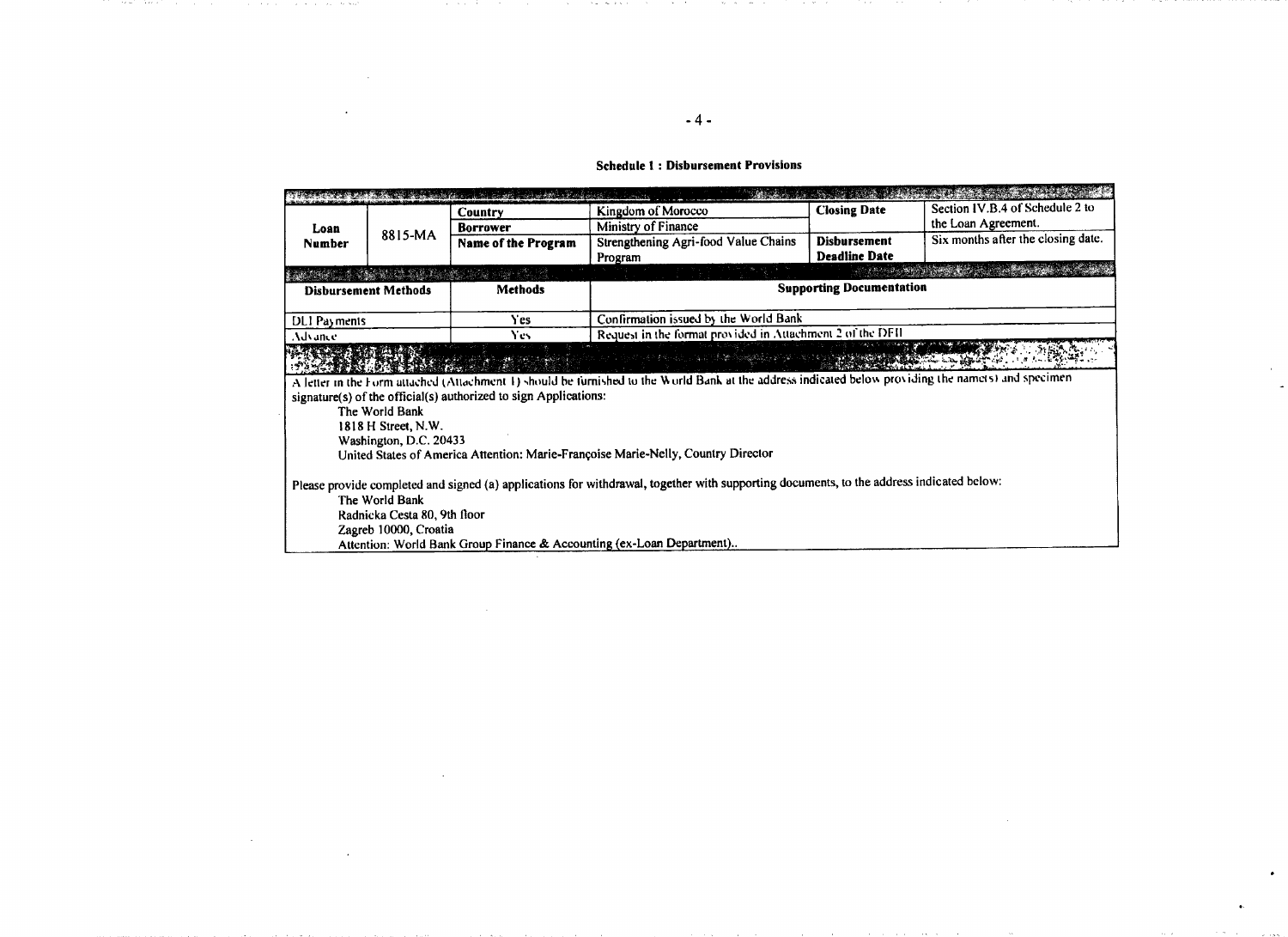## Attachment 1

# Form of Authorized Signatory Letter

[Letterhead] Ministry of Finance [Street address]

**[DATE]** The World Bank **1818** H Street, N.W. Washington, **D.C\_** 20433 United States of America

Attention: [Country Director]

## Re: Loan No. **8815-MA** (Strengthening Agri-food Value Chains Program)

**I** refer to the Loan Agreement between the International Bank for Reconstruction and Development (the "World Bank") and [name of borrower] (the "Borrower"), dated , providing the above Loan. For the purposes of Section 2.02 **of** the General Conditions as defined in the Agreement, any <sup>1</sup>[one] of the persons whose authenticated specimen signatures appear below is authorized on behalf of the Borrower to sign applications for withdrawal under this Loan.

For the purpose of delivering Applications to the World Bank,  $^{2}$ [each] of the persons whose authenticated specimen signatures appears below is authorized on behalf of the Borrower, acting  $^3$ [individually]  $^4$ [jointly], to deliver Applications, and evidence in support thereof on the terms and conditions specified **by** the World Bank.

<sup>5</sup>[This confirms that the Borrower is authorizing such persons to accept Secure Identification Credentials **(SIDC)** and to deliver the Applications and supporting documents to the World Bank **by** electronic means. In full recognition that the World Bank shall rely upon such representations and warranties, including without limitation, the representations and warranties contained in the

**<sup>&#</sup>x27;** Instruction to the Borrower: Stipulate if morc than one person needs to sign Applications, and how many or which positions, and i Cany thresholds apply. *Please delete this footnote in final letter that is* **sent** *to the Bank*

<sup>&</sup>lt;sup>2</sup> Instruction to the Borrower: Stipulate if more than one person needs to *jointly* sign Applications, if so, please indicate the actual number *Please delete this footnote infinalletter that is seni to the Bank*

**<sup>3</sup>** Instruction to the Borrower: Use this bracket if any one of the authorized persons may sign; if this is not applicable, please delete. *Please delete this foolnote in final letter that is sent to the Bank.*

<sup>&</sup>lt;sup>4</sup> Instruction to the Borrower: Use this bracket only if several individuals must jointly sign each Application; if this is not applicable, please delete. *Please delete this footnote In final letter that is sent to the Bank*

s Instruction to the Borrower: **Add** this paragraph if the Borrower wishes to authorize the listed persons **to** accept Secure Identification Credentials and to deliver Applications **by** electronic means: if this is not applicable, please delete the paragraph. **Please** *delete this footnote in final letter that is sent to rthe Bank.*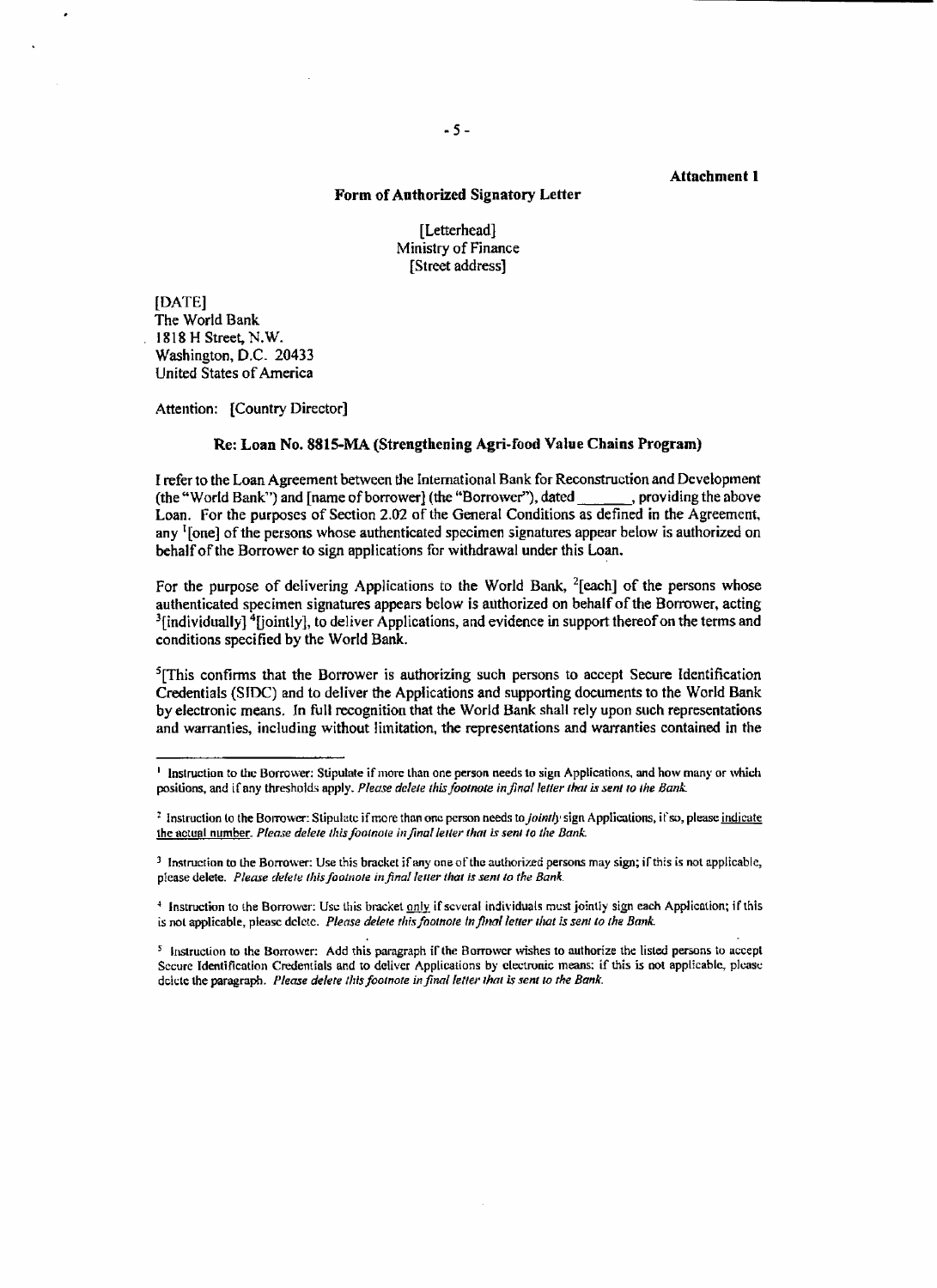*Terms and Conditions of Use of Secure Identification Credentials in connection with Use of Electronic Means to Process Applications and Supporting Documentation* ("Terms and Conditions of Use of **SIDC"),** the Borrower represents and warrants to the World Bank that it will cause such persons to abide **by** those tens and conditions.]

This Authorization replaces and supersedes any Authorization currently in the World Bank records with respect to this Agreement.

[Name], [position] Specimen Signature:

[Name], [position] Specimen Signature:

[Name], [position] Specimen Signature:

Yours truly,

/signed/

[Position]